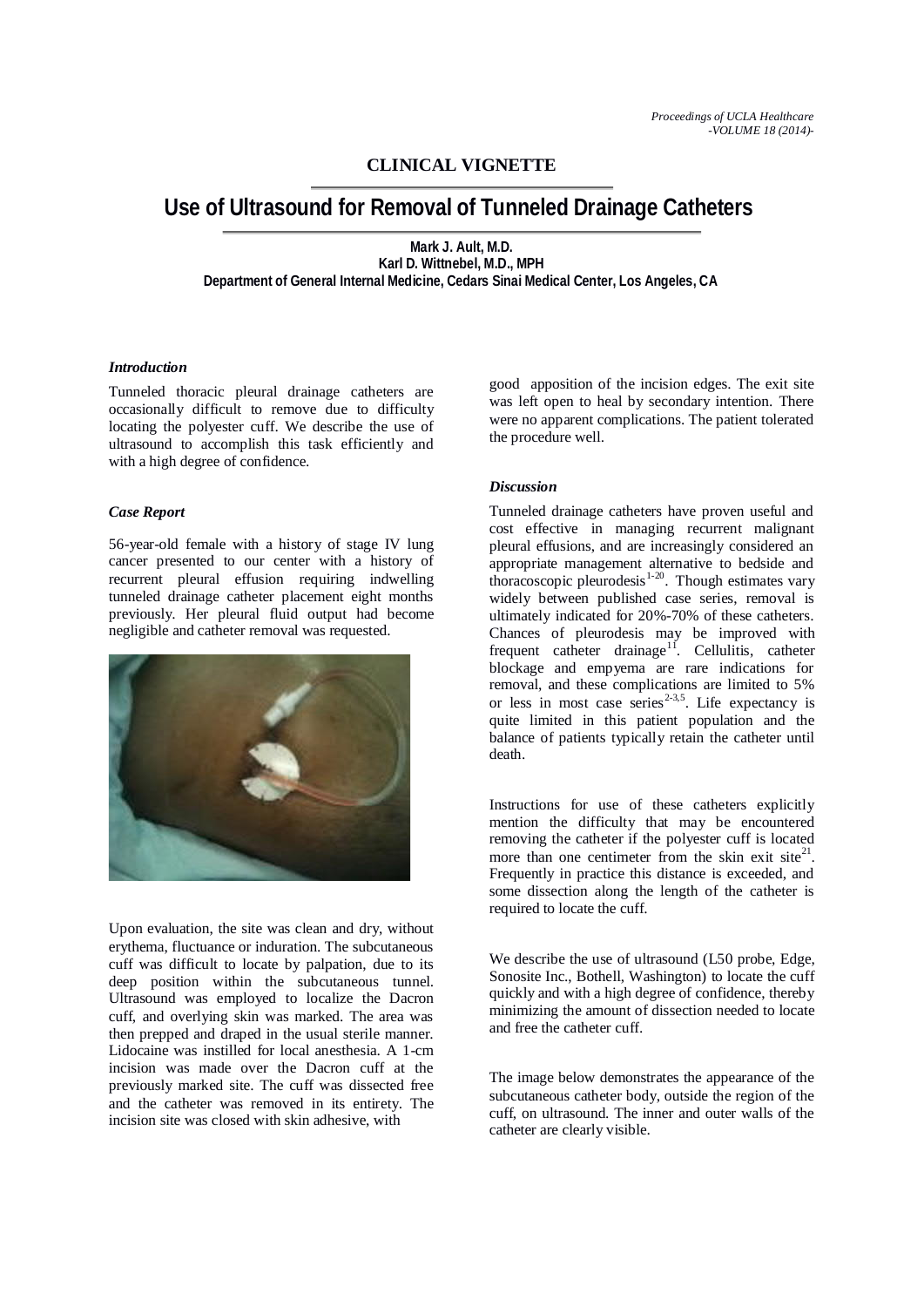

In contrast, when the cuff itself is examined with ultrasound, the catheter wall is no longer distinct, and only a dark shadow is visible, as demonstrated in this image:



The utility of ultrasound for precise location of tunneled catheter cuffs has not been previously demonstrated in the literature to our knowledge. The sonographic equipment described in this report is thus widely available in clinics and hospitals where these catheters are placed and removed. We hope that this report will facilitate the safe and expeditious removal of indwelling tunneled pleural drainage catheters in cases where the cuff cannot be located by palpation.

#### **REFERENCES**

1. **Hunt BM, Farivar AS, Vallières E, Louie BE, Aye RW, Flores EE, Gorden JA**. Thoracoscopic talc versus tunneled pleural catheters for palliation of malignant pleural effusions. *Ann Thorac Surg*. 2012 Oct;94(4):1053-7; discussion 1057-9. doi: 10.1016/j.athoracsur.2012.01.103. Epub 2012 Apr 17. PubMed PMID: 22513274.

- 2. **Puri V, Pyrdeck TL, Crabtree TD, Kreisel D, Krupnick AS, Colditz GA, Patterson GA, Meyers BF**. Treatment of malignant pleural effusion: a cost-effectiveness analysis. *Ann Thorac Surg*. 2012 Aug;94(2):374-9; discussion 379- 80. doi: 10.1016/j.athoracsur.2012.02.100. Epub 2012 May 10. PubMed PMID: 22579398; PubMed Central PMCID: PMC3783957.
- 3. **Warren WH, Kim AW, Liptay MJ** . Identification of clinical factors predicting Pleurx catheter removal in patients treated for malignant pleural effusion. *Eur J Cardiothorac Surg*. 2008 Jan;33(1):89-94. Epub 2007 Nov 5. PubMed PMID: 17983758.
- 4. **Putnam JB Jr**. Malignant pleural effusions. *Surg Clin North Am*. 2002 Aug;82(4):867-83. Review. PubMed PMID: 12472134.
- 5. **Haas AR, Sterman DH, Musani AI**. Malignant pleural effusions: management options with consideration of coding, billing, and a decision approach. *Chest*. 2007 Sep;132(3):1036-41. Review. PubMed PMID: 17873197.
- 6. **Lombardi G, Zustovich F, Nicoletto MO, Donach M, Artioli G, Pastorelli D**. Diagnosis and treatment of malignant pleural effusion: a systematic literature review and new approaches. *Am J Clin Oncol*. 2010 Aug;33(4):420-3. doi: 10.1097/COC.0b013e3181aacbbf. Review. PubMed PMID: 19858695.
- 7. **Demmy TL, Gu L, Burkhalter JE, Toloza EM, D'Amico TA, Sutherland S, Wang X, Archer L, Veit LJ, Kohman L**; Cancer and Leukemia Group B. Optimal management of malignant pleural effusions (results of CALGB 30102). *J Natl Compr Canc Netw*. 2012 Aug;10(8):975-82. PubMed PMID: 22878823.
- 8. **Van Meter ME, McKee KY, Kohlwes RJ**. Efficacy and safety of tunneled pleural catheters in adults with malignant pleural effusions: a systematic review. *J Gen Intern Med*. 2011 Jan;26(1):70-6. doi: 10.1007/s11606-010-1472-0. Epub 2010 Aug 10. Review. PubMed PMID: 20697963; PubMed Central PMCID: PMC3024099.
- 9. **Suzuki K, Servais EL, Rizk NP, Solomon SB, Sima CS, Park BJ, Kachala SS, Zlobinsky M, Rusch VW, Adusumilli PS**. Palliation and pleurodesis in malignant pleural effusion: the role for tunneled pleural catheters. *J*<br>*Thorac Oncol*. 2011 Apr:6(4):762-7. doi: Apr;6(4):762-7. 10.1097/JTO.0b013e31820d614f. PubMed PMID: 21325982.
- 10. Cases E, Seijo L, Disdier C, Lorenzo MJ, Cordovilla R, Sanchis F, Lacunza M, Sevillano G, Benito-Sendín F. [Use of indwelling pleural catheter in the outpatient management of recurrent malignant pleural effusion]. Arch Bronconeumol. 2009 Dec;45(12):591-6. doi: 10.1016/j.arbres.2009.09.009. Epub 2009 Oct 29. Spanish. PubMed PMID: 19879036.
- 11. **Putnam JB Jr, Light RW, Rodriguez RM, Ponn R, Olak J, Pollak JS, Lee RB, Payne DK, Graeber G, Kovitz KL** . A randomized comparison of indwelling pleural catheter and doxycycline pleurodesis in the management of malignant pleural effusions Cancer 1999 Nov malignant pleural effusions. *Cancer*. 1999 Nov 15;86(10):1992-9. PubMed PMID: 10570423.
- 12. **Ohm C, Park D, Vogen M, Bendick P, Welsh R, Pursel S, Chmielewski G**. Use of an indwelling pleural catheter compared with thorascopic talc pleurodesis in the management of malignant pleural effusions. *Am Surg*. 2003 Mar;69(3):198-202; discussion 202. PubMed PMID: 12678474.
- 13. **Pollak JS, Burdge CM, Rosenblatt M, Houston JP, Hwu WJ, Murren J**. Treatment of malignant pleural effusions